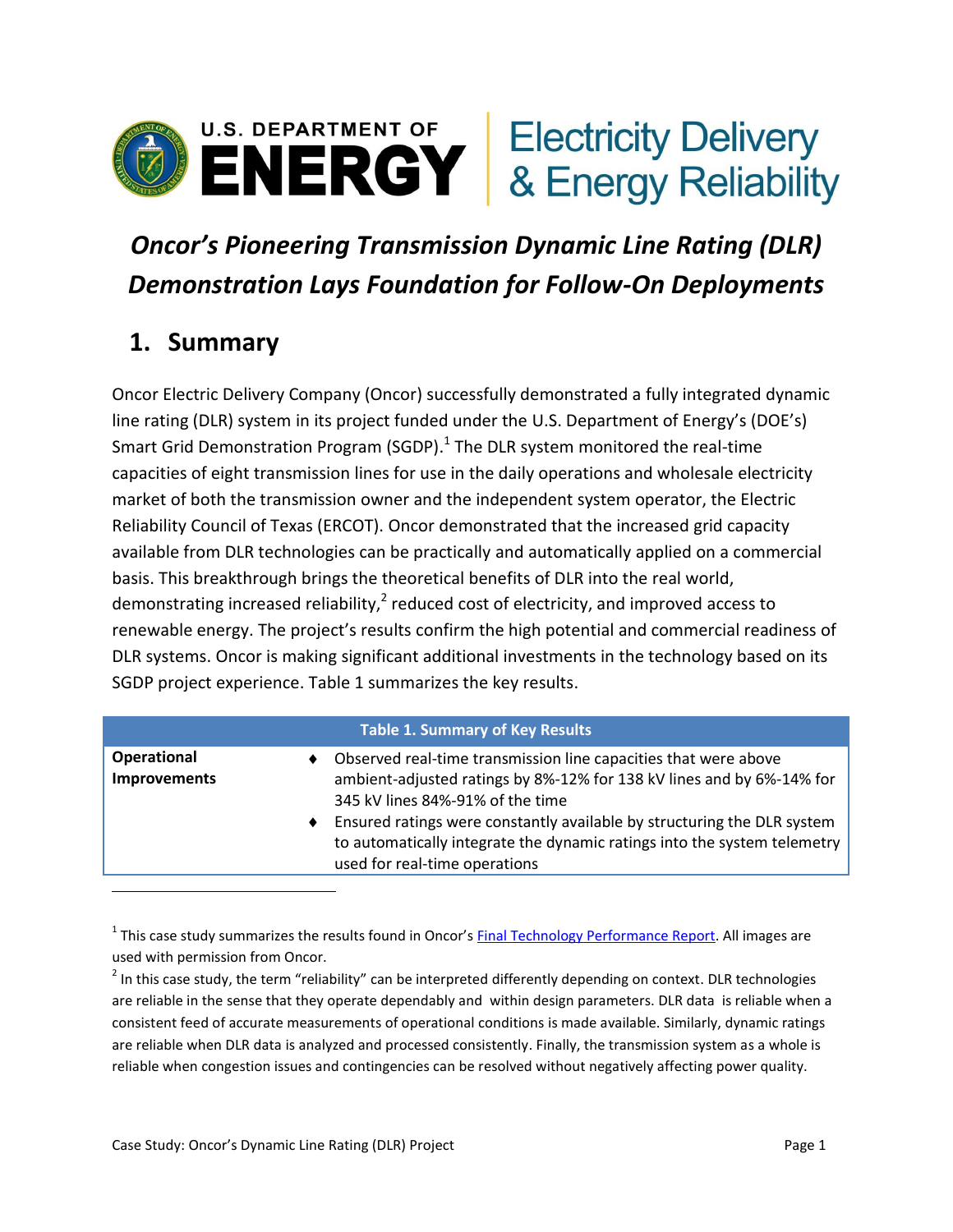

|                                                                           | <b>Table 1. Summary of Key Results</b>                                                                                                                                                                                                                                                                                                                                                                                                                                                                                                                                                                                                                                                                                     |
|---------------------------------------------------------------------------|----------------------------------------------------------------------------------------------------------------------------------------------------------------------------------------------------------------------------------------------------------------------------------------------------------------------------------------------------------------------------------------------------------------------------------------------------------------------------------------------------------------------------------------------------------------------------------------------------------------------------------------------------------------------------------------------------------------------------|
|                                                                           | Established automatic data validation to ensure the reliability of ratings<br>٠<br>being transmitted to ERCOT<br>Limited the additional capacity available on the lines to ensure that<br>other grid elements did not exceed their physical operating limits and to<br>minimize the risk of system protection misoperations (i.e., to maintain a<br>safe relay settings range for operations)                                                                                                                                                                                                                                                                                                                              |
| <b>Lessons Learned from</b><br><b>Project Implementation</b>              | Learned that the implementation of dynamic ratings in real-time system<br>٠<br>operations is repeatable and practical<br>Found significant economic and congestion-relieving benefits of DLR<br>technologies<br>Observed that DLR systems provide wind generation with greater access<br>to markets through increased transmission capacity<br>Noted a need to monitor the entire transmission line, rather than a few<br>"critical spans," to account for the spatial variability of wind                                                                                                                                                                                                                                 |
| <b>Implications for Future</b><br><b>Technology</b><br><b>Deployments</b> | Emphasized the benefits of a "total-system" approach to DLR<br>$\bullet$<br>integration (i.e., demonstrated the repeatable, practical implementation<br>of DLR technologies from transmission line sensors to wholesale electric<br>markets)<br>Proved that dynamic ratings can be integrated into real-time system<br>operations-without requiring operators to intervene<br>Documented all aspects of project planning and implementation<br>٠<br>thoroughly to ensure that the results are readily repeatable<br>Verified the overall accuracy, reliability, and commercial readiness of<br>mature DLR technologies<br>Concluded that DLR systems are more useful for real-time operations<br>than for planning studies |
| <b>Follow-on Investment</b><br><b>Plans</b>                               | Deploying additional DLR systems in West Texas for congestion relief                                                                                                                                                                                                                                                                                                                                                                                                                                                                                                                                                                                                                                                       |

## **2. Introduction**

Oncor serves over 3 million customers and operates over 15,000 miles of transmission lines. As an open-access transmission provider in the ERCOT region, Oncor's role is to efficiently and reliably provide energy delivery between any generation entity, wholesaler, and authorized power retail service within Texas. Oncor's SGDP project included the instrumentation of eight transmission lines in central Texas with DLR technologies. Oncor's service territory and the project's location are shown in [Figure 1](#page-2-0) below.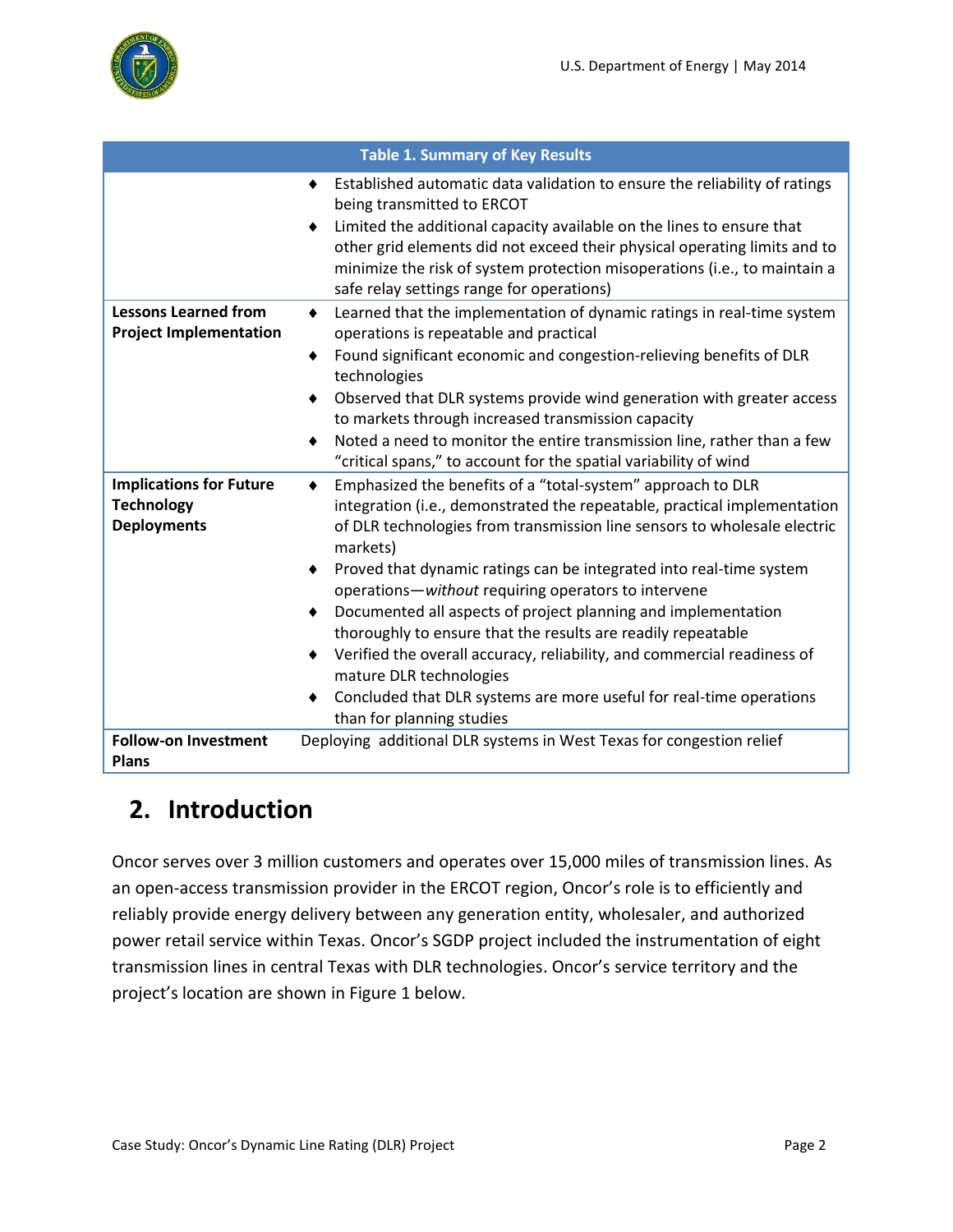



**Figure 1. Oncor's Service Territory and Project Location**

<span id="page-2-0"></span>Oncor primarily deployed Nexans' CAT-1 System, which is composed of load cells to measure conductor tension and sensors to measure net radiation temperature (NRT). Oncor installed two other DLR technologies for validation and verification tasks:

- EDM International, Inc.'s Video Sagometer system,<sup>3</sup> which measures conductor sag
- Promethean Devices' Real-Time Transmission Line Monitoring System (RT-TLMS), which measures conductor clearance

The overall project budget was nearly \$7.3 million, including almost \$3.5 million of funding from DOE under the American Recovery and Reinvestment Act of 2009. Oncor's primary objective was to demonstrate the repeatable, practical implementation of DLR technologies from transmission line sensors to wholesale electric markets. To enable others to easily replicate Oncor's results, Oncor fully vetted and documented each aspect of the integration:

 $\bullet$  The site selection process

- Standards and guidelines covering placement and optimization of the number of monitors required to accurately rate the transmission line (i.e., monitoring the entire transmission line rather than a few "critical spans")
- A "best practices" guide for future installations

 $^3$  The Electric Power Research Institute (EPRI) originally developed the Video Sagometer system, which EDM International, Inc. now markets.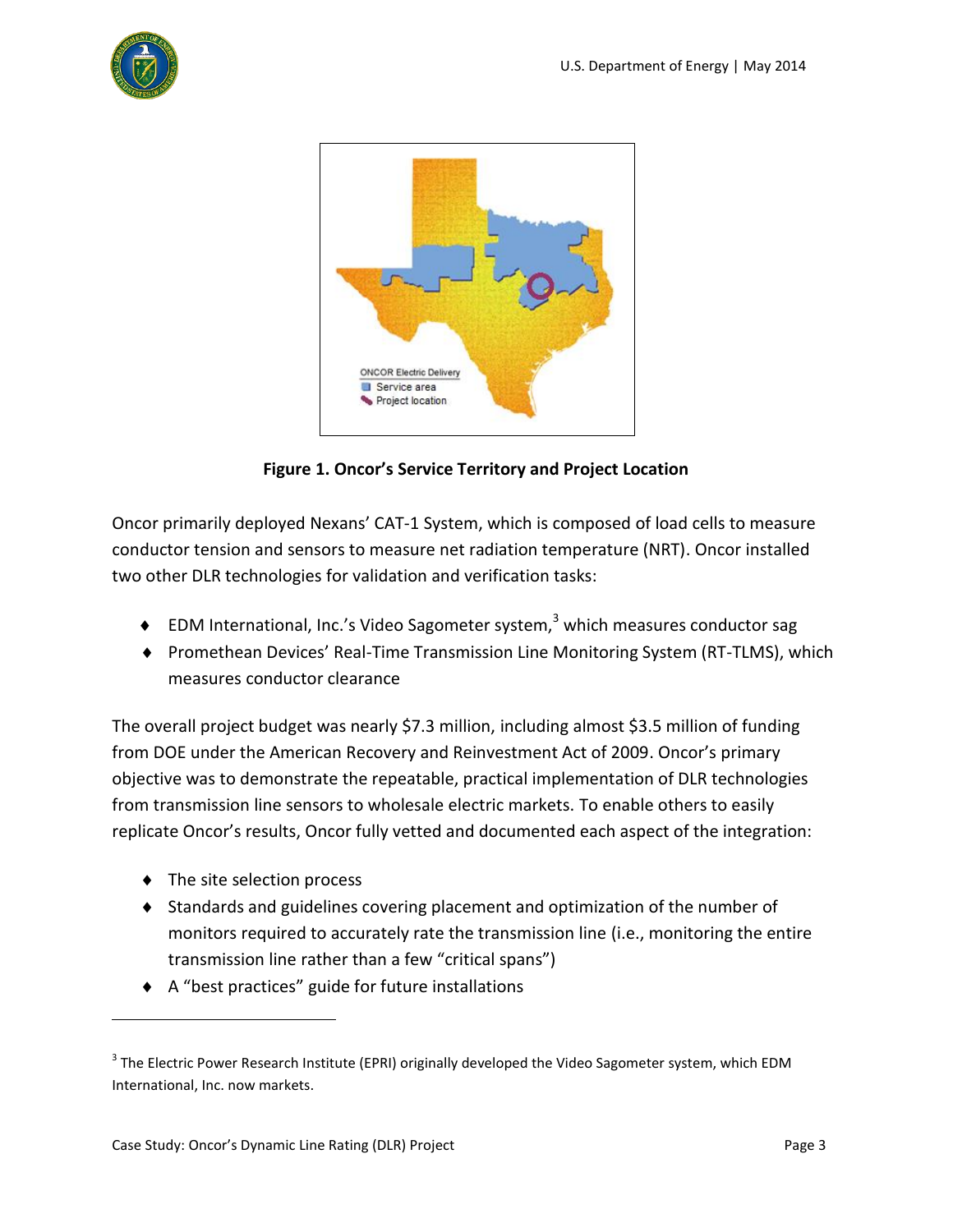

- Guidelines for the introduction of dynamic ratings into the grid operations environment and facilitating the real-time streaming of the data to the grid management system while maintaining reliability, security, and economic dispatch
- The viability of utilizing DLR technologies in system planning
- Interoperability and cybersecurity with transmission owner's and system operator's control systems

With ERCOT's assistance, Oncor performed a study of the DLR system's economic impact as it related to congestion relief.<sup>4</sup> Oncor also demonstrated that dynamic ratings can be integrated into the system operator's state estimator tool for reliable, automatic implementation in realtime grid operations.

## <span id="page-3-0"></span>**3. DLR System Improves Grid Efficiency and Reliability**

Oncor's project demonstrated that dynamic ratings are a valuable and successful tool to increase the real-time capacity of a transmission line, enabling transmission owners and system operators to mitigate congestion, increase system reliability, and follow a "least-regrets" strategy for capital spending. Oncor determined that, for most transmission lines, the dynamic rating typically delivers an increased real-time capacity above the ambient-adjusted rating 80%- 95% of the time and above the static rating 97%-99% of the time. While quarterly results varied, the real-time capacity delivered by dynamic ratings was 6%-14% greater than ambientadjusted rating for 345 kV lines and 8%-12% greater than ambient-adjusted rating for 138 kV lines. This additional capacity was available 84%-91% of the time.

DLR systems create potential system reliability benefits. Because dynamic ratings reflect realtime conditions, the system operator's Wide-Area Situational Awareness (WASA) improves relative to static or ambient-adjusted ratings. When transmission lines have greater capacities, the lines' operational margins improve, providing greater flexibility to address congestion or contingencies if or when they occur. Both of these improvements enable system operators to react more quickly and effectively to resolve potential problems on the grid, translating to improved reliability.

<sup>&</sup>lt;sup>4</sup> Due to the limitations of accessing "what-if" scenarios from ERCOT's real-time state estimator model, Oncor was unable to directly quantify the congestion-related benefits of its project. However, Oncor performed studies using ERCOT's Day-Ahead Market (DAM) model to estimate how DLR technologies can reduce congestion and its associated costs.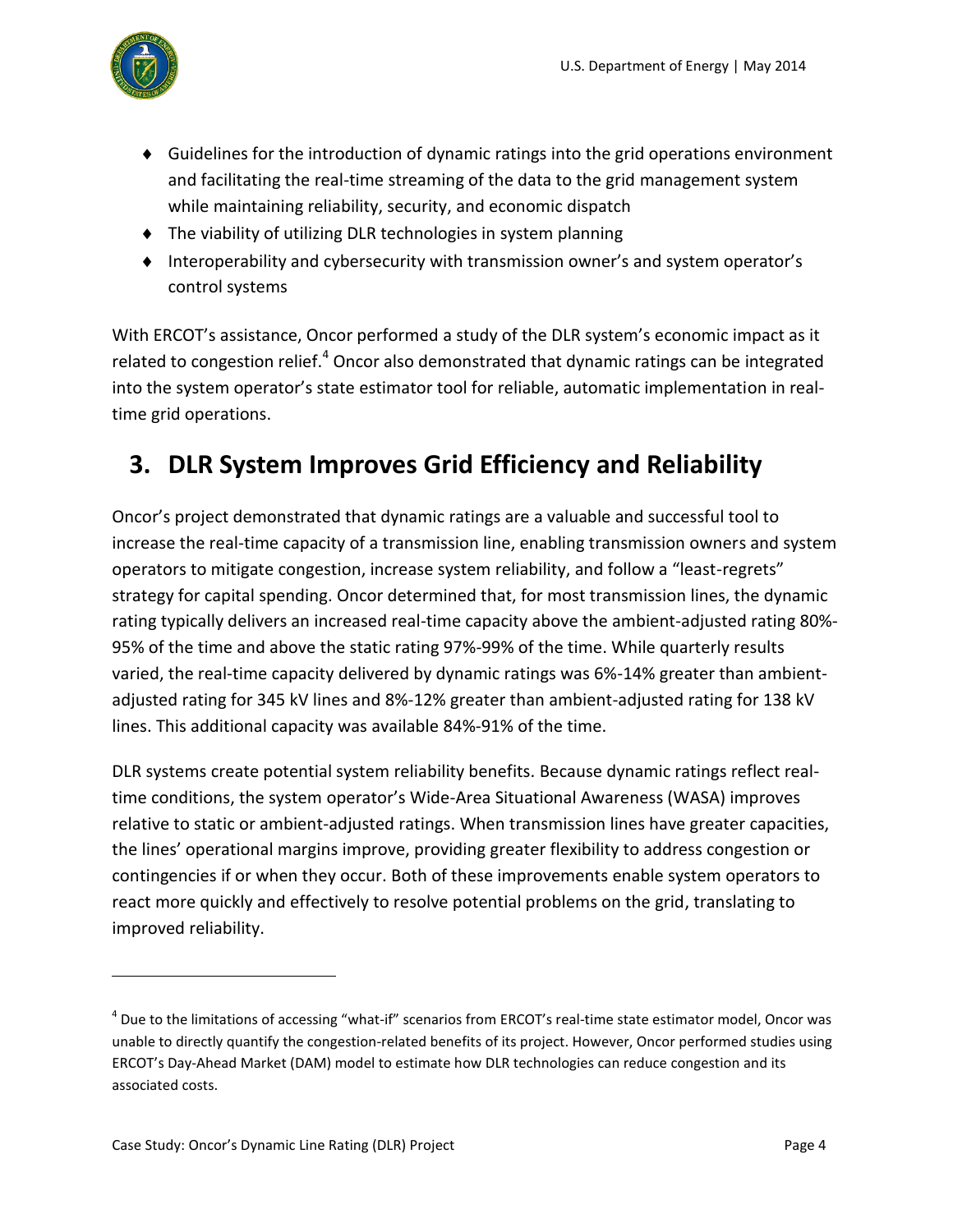

Oncor could not quantify the real-time, congestion-related benefits of deploying DLR technologies, but it was able to estimate them by analyzing ERCOT's Day-Ahead Market (DAM) model. In this analysis, Oncor determined that 5% additional capacity would likely relieve congestion by up to 60% on the target lines with DLR installed, while 10% additional capacity would practically eliminate all congestion on the target lines. Based on 2012 congestion levels and costs, Oncor extrapolated that the total congestion impact savings potential resulting from an ERCOT-wide DLR deployment<sup>5</sup> would amount to approximately \$20 million, a 3% reduction. Oncor notes that congestion is highly volatile, making it difficult to compare congestion—and, therefore, congestion costs—from year to year. Nevertheless, Oncor's studies demonstrate that DLR systems can yield significant congestion-relieving benefits.

Oncor also calculated the savings associated with the deferral of other transmission upgrades. Oncor determined that installing DLR systems is often only a fraction of the cost of other solutions (although the rating increase is less than with other transmission upgrades).

| Table 2. Alternative Solutions for a 138 kV Line |                                       |                                    |                  |
|--------------------------------------------------|---------------------------------------|------------------------------------|------------------|
| <b>Line Type</b>                                 | <b>Alternative Description</b>        | <b>New Rating</b><br>(% of Static) | Cost per<br>Mile |
| 138 kV Lattice, Wood                             | <b>Reconductor Aluminum Conductor</b> |                                    |                  |
| H-Frame                                          | Composite Core (ACCC) cable           | 193%                               | \$321,851        |
|                                                  | Install DLR system                    | 110%                               | \$56,200         |
| 138 kV Wood                                      | Rerate from 90 °C to 125 °C and       |                                    |                  |
| H-Frame                                          | modify structures, as needed          | 130%                               | \$10,561         |
|                                                  | Rerate 90 °C to 125 °C and            |                                    |                  |
|                                                  | replace structures, as needed         | 130%                               | \$6,919          |
|                                                  | Rebuild                               | 209%                               | \$750,000        |
|                                                  | Install DLR system                    | 110%                               | \$29,471         |
| 138 kV Wood                                      | Rebuild                               | 140%                               | \$237,871        |
| H-frame                                          | Install DLR system                    | 110%                               | \$16,767         |
| 138 kV Wood                                      | Reconductor                           | 212%                               | \$750,000        |
| H-Frame                                          | Install DLR system                    | 110%                               | \$28,323         |

 $<sup>5</sup>$  For the purposes of the study, Oncor assumed that approximately one-twentieth of the lines in ERCOT were</sup> instrumented with DLR technologies.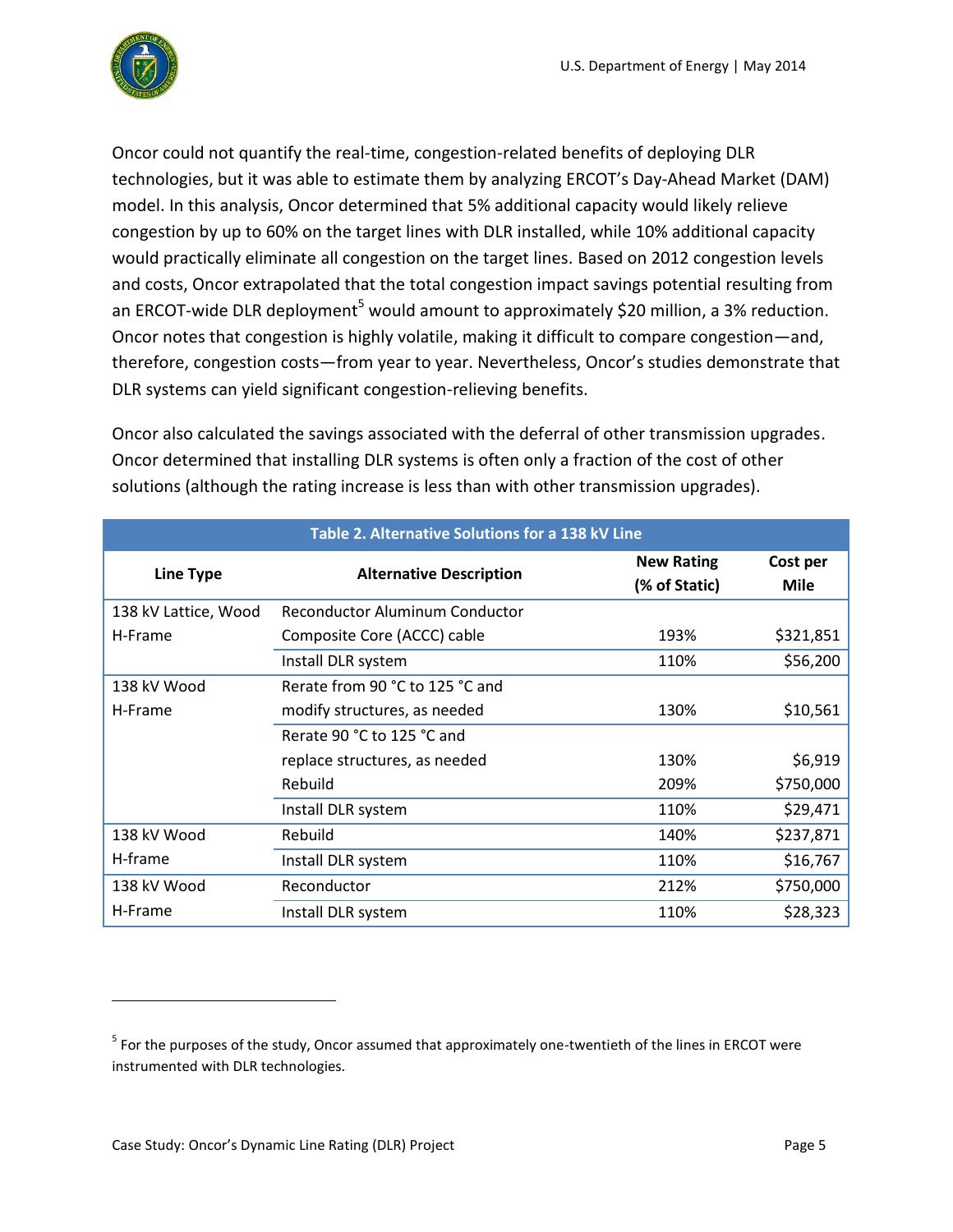

Oncor found that there was an increased shift toward wind generators when dynamic ratings were applied to the study lines in the congestion relief study, which is unsurprising, since both transmission line capacity and wind generation increase when the wind is blowing. The net increase in wind generation was 3% for the year. Only three of the study lines were located in the wind zone, so this potential increase was significant. While this data is not definitive since its sample size is limited, it is nevertheless significant in that ERCOT's Security Constrained Economic Dispatch tool appeared to utilize the increased capacity to recommend shifts to more wind generation when wind was available and the line capacity could accommodate increased power flow. Based on these observations, Oncor's brief assessment of the impact on environmental drivers indicates that greenhouse gas emissions could be reduced through DLR technologies.

Oncor's DLR system improved grid operations by providing additional transmission line capacity that was reliable and cost-effective. Although the study lines did not experience congestion, Oncor confirmed that a DLR system can reduce or even eliminate transmission constraints and can facilitate the integration of wind generation. Oncor's findings are significant, but the true breakthrough of Oncor's project lies in its implementation, as discussed in the next section.

## **4. Project Implementation Overcomes Historical Challenges**

DLR technologies face several known challenges, which can complicate their deployment. For example, many DLR technologies can only gather data about a specific location along a span and cannot accurately reflect conditions on the entire line. Most DLR technologies cannot calculate accurate ratings when lines are lightly loaded, as explained in Table 3. Transmission owners have also struggled to apply dynamic ratings in an operating environment, as system operators may resist additional training and question the accuracy of the ratings.

If left unaddressed, these issues can potentially cripple DLR deployment efforts. Oncor structured its SGDP project to successfully overcome these challenges. As a result, Oncor faced few setbacks during its project. This section discusses Oncor's strategy for success, including its "total-system" approach to integrating the DLR system with the grid and its strategies for implementing dynamic ratings in ERCOT's real-time operations.

| <b>Table 3. Oncor's Solutions to Known DLR Challenges</b> |                                             |  |
|-----------------------------------------------------------|---------------------------------------------|--|
| Challenge                                                 | <b>Oncor's Solution</b>                     |  |
| Some DLR technologies can only monitor "points"           | Oncor deployed Nexans' CAT-1 System, which  |  |
| along a transmission line, rather than the entire         | gathers spatial data, not point data. Oncor |  |
| line. If too few devices are used, spatial data (i.e.,    | determined the optimal number of monitors   |  |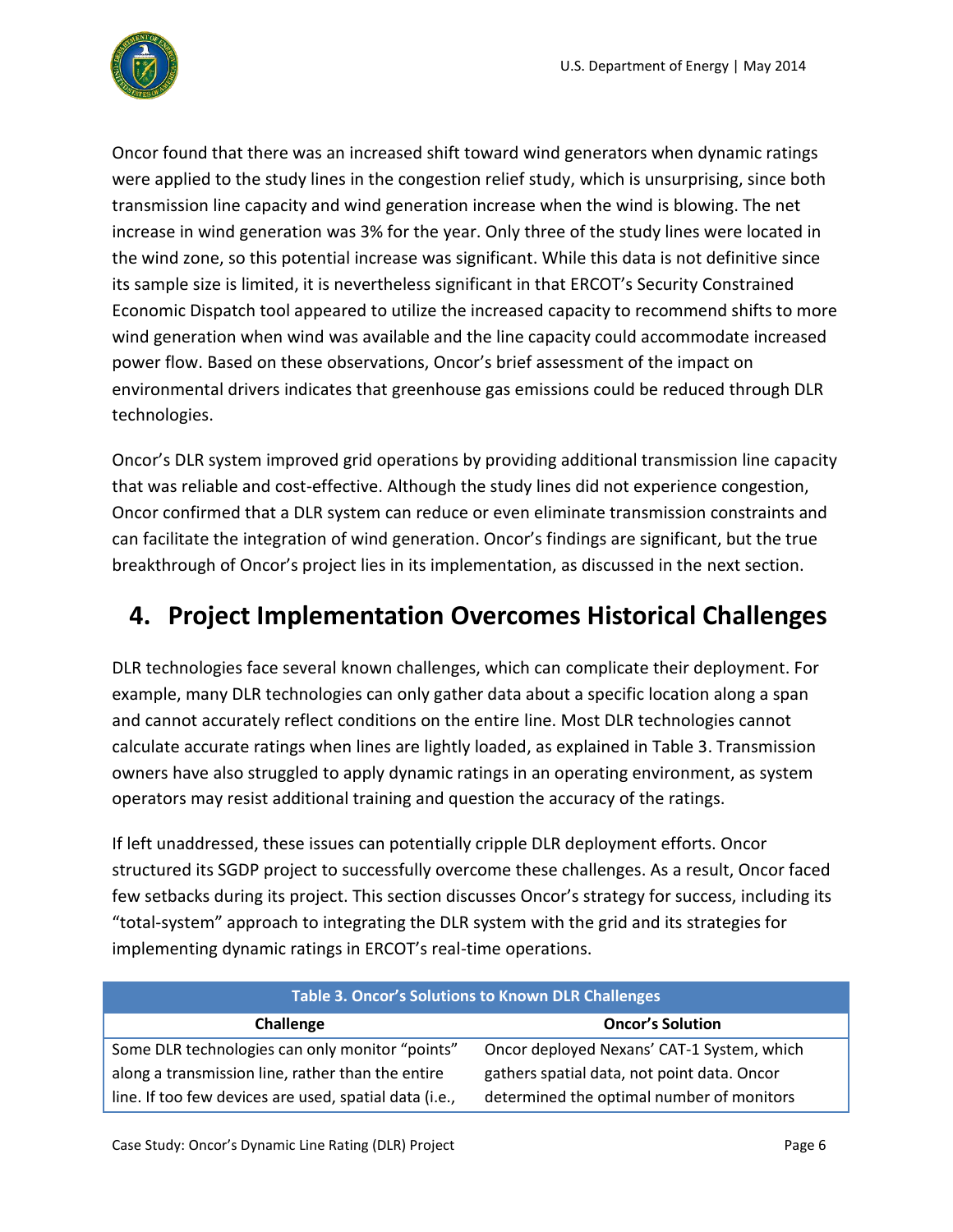

| Table 3. Oncor's Solutions to Known DLR Challenges  |                                                    |  |
|-----------------------------------------------------|----------------------------------------------------|--|
| dynamic ratings) will not be accurate.              | needed to accurately characterize the study lines. |  |
| Dynamic ratings for lightly-loaded transmission     | Oncor's DLR system automatically reverted to a     |  |
| lines are not as accurately modeled, since the      | rating based on NRT when dynamic ratings were      |  |
| wind's impact on ratings may not be fully           | not available. At least one of three ratings       |  |
| determinable.                                       | (dynamic, NRT-based, or the lines' original        |  |
|                                                     | ambient-adjusted ratings) was always available,    |  |
|                                                     | regardless of load conditions.                     |  |
| Dynamic ratings may release more additional         | In consideration for the next limiting element on  |  |
| capacity on transmission lines than the rest of the | the line being monitored, Oncor limited the        |  |
| transmission system can safely accommodate.         | additional capacity available to ERCOT operators   |  |
|                                                     | to 125% of the lines' static ratings.              |  |
| System operators may be reluctant to embrace the    | Oncor automated the validation of DLR data and     |  |
| steep learning curve inherent in a DLR system, and  | its incorporation into ERCOT's real-time           |  |
| they may question whether the dynamic ratings       | operations, ensuring data reliability and          |  |
| are satisfactorily reliable.                        | minimizing the efforts required from grid          |  |
|                                                     | operators.                                         |  |

#### **Table 3. Oncor's Solutions to Known DLR Challenges**

#### **4.1 Oncor's "Total-System" Approach**

In the past, DLR systems have been deployed for transmission system planning purposes or research and development (R&D) tasks. These deployments generally monitor only the "critical spans" of transmission lines—the span(s) that have minimal clearances or the sections of the line that are most shielded from the wind and therefore have lower capacities than other spans. Oncor realized that the critical span is not static; because the wind along a line is volatile, the location of the critical span often changes. Oncor undertook a full and complete deployment on eight transmission lines, monitoring the entire line, rather than a few spans.

Transmission line capacity is not the only limiting factor in a transmission system. Switches, circuit breakers, wave traps, and current transformers also have limited capacities that cannot be exceeded during operations. Oncor realized that, once a line has been selected for DLR implementation, all of the elements on the path or monitoring the load flow on the path must be checked to ensure that their rating exceeds the anticipated increase in capacity being gained via the DLR system. In keeping with its "total-system" approach, Oncor limited the increased capacities of the study lines to 125% of the static rating. The capacities of many of the next limiting elements of the system are approximately 133% of the static rating, so Oncor selected the 125% cap to maintain a small "buffer" for those elements. This ensured that the next limiting element on the grid would not become constrained when dynamic ratings were utilized.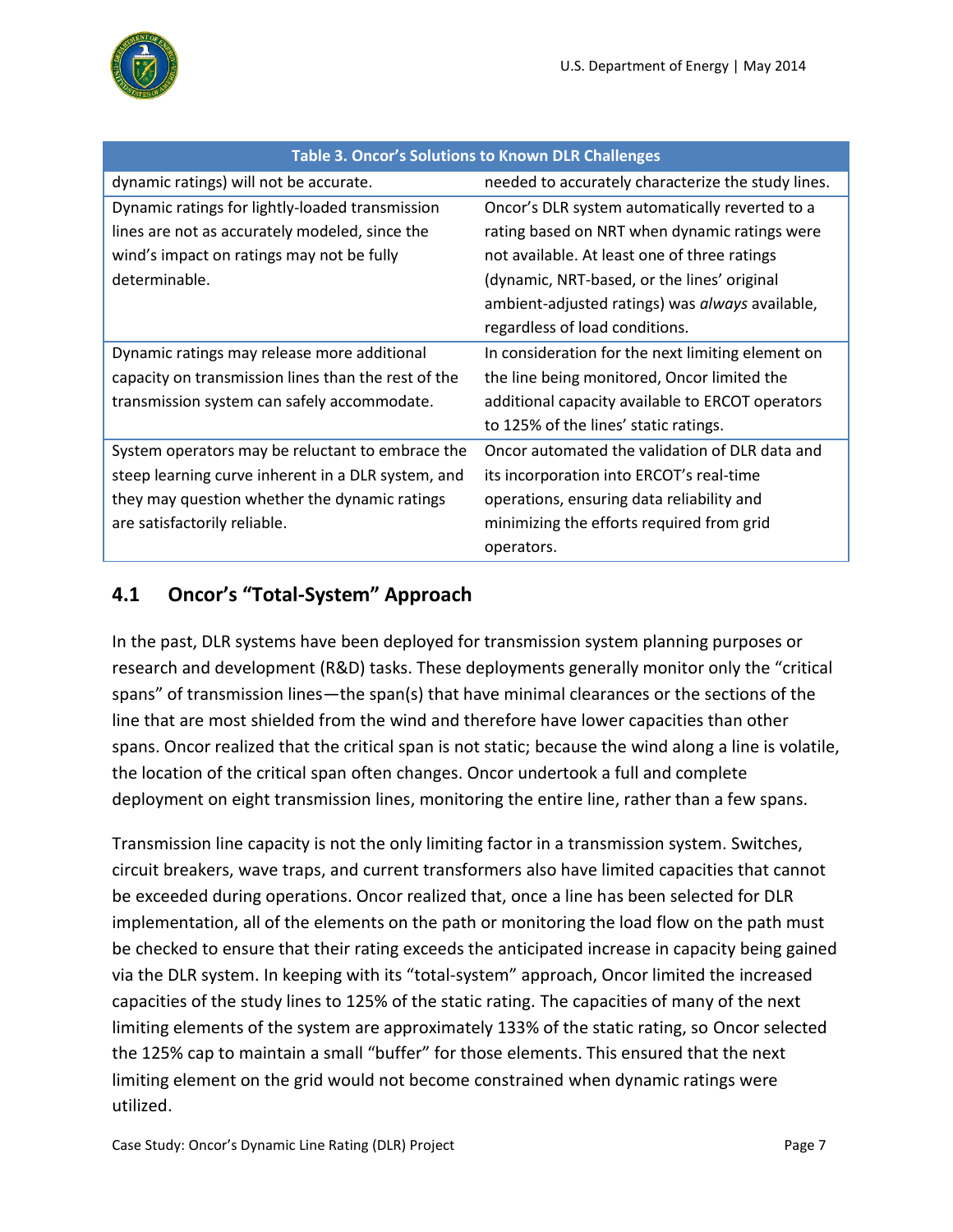

Finally, Oncor sought to forecast the impact of the deployment of DLR systems on the entire ERCOT system. Oncor determined that a DLR system impacts wind generation and system congestion. As previously discussed, Oncor observed that ERCOT's Security Constrained Economic Dispatch tool utilized the increased capacity on the study lines to recommend increased wind farm output and performed an economic impact study of the DLR system on congestion relief, with ERCOT's assistance. Refer to Sectio[n 3](#page-3-0) above for the results of these studies.

#### **4.2 Automatic Integration with System Operations**

Oncor sought complete, real-time integration with ERCOT's wholesale electricity market. Historically, transmission owners have struggled to integrate dynamic ratings with system operations. This integration generally involves the addition of a new terminal at the system operations center and additional training for grid operators, who must examine the dynamic ratings and decide whether to manually apply them.

Oncor took an innovative approach to DLR system integration. DLR data was fed directly into ERCOT's economic dispatch tool for automatic use in real-time system operations. Oncor built data validation tools into the DLR system to ensure that the ratings being transmitted to ERCOT were accurate. If the ratings were invalid, the system defaulted to the lines' ambient-adjusted ratings. ERCOT operators did not need to determine the accuracy of the dynamic ratings, or even whether to apply them in operations. Oncor fully automated this process, guaranteeing optimal, reliable dispatch. Oncor's methods pave the way for future DLR deployments, proving that the use of dynamic ratings in real-time system operations can be practical and reliable. The automatic flow of data from the field to ERCOT's operations telemetry is shown below i[n Figure](#page-8-0)  [2.](#page-8-0)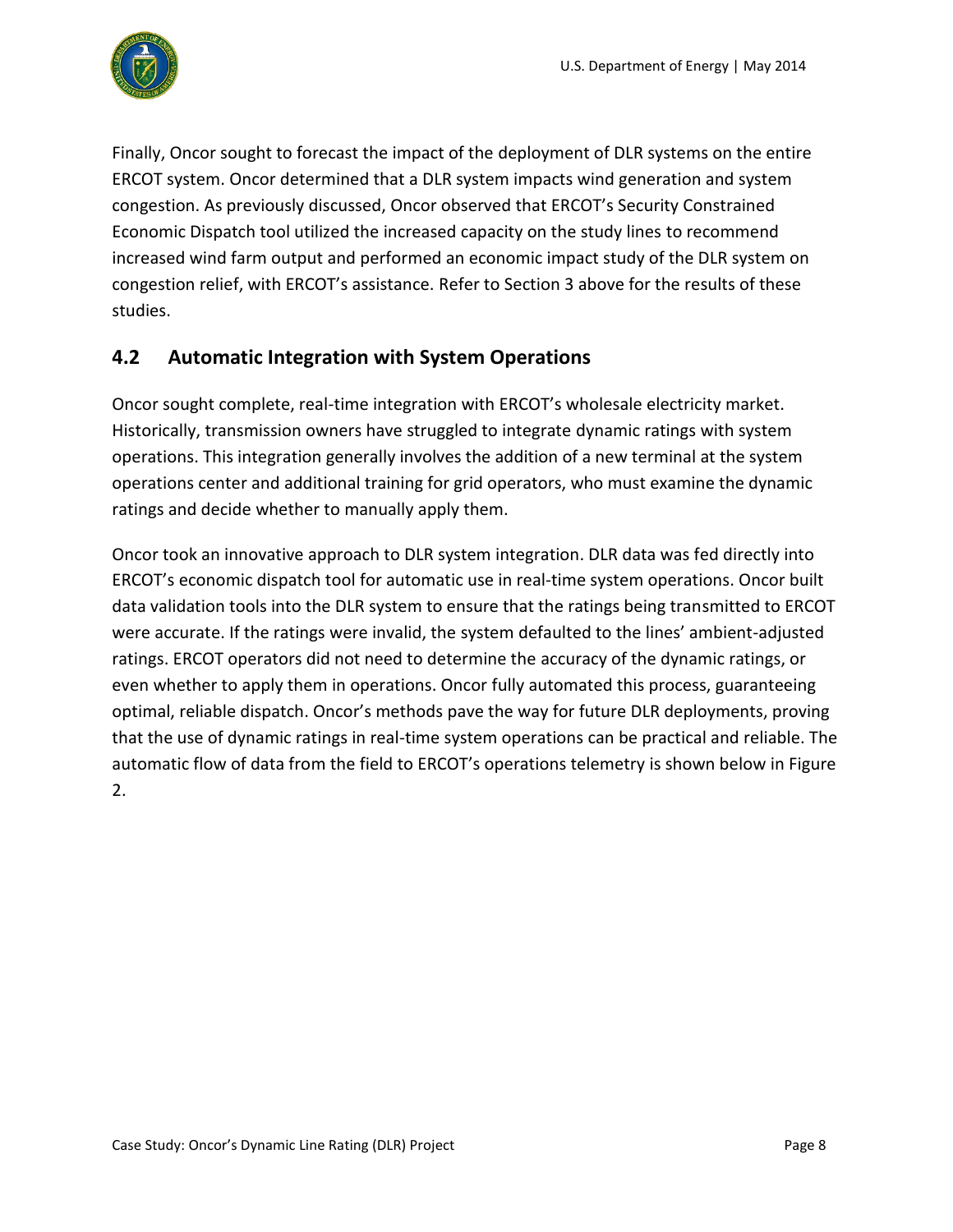



**Figure 2. Oncor's Integrated DLR System**

#### <span id="page-8-0"></span>**4.3 Project Conclusions**

Oncor thoroughly documented all aspects of project planning and implementation to develop a "best practices" guide for future DLR deployments, ensuring that other transmission owners can replicate the results of the SGDP project. Oncor's "best practices" guide, which can be found in Section 5 of Oncor's final [Technology Performance Report,](https://www.smartgrid.gov/sites/default/files/FTR_Final_Oncor_DE-OE0000320.pdf) walks transmission owners through the process of planning and carrying out a DLR deployment. In addition to general guidance on installation site selection, cybersecurity considerations, and integration of the DLR system with the operator's control room, Oncor offers direction on several aspects of a DLR deployment that may not be readily apparent from other transmission owners' DLR projects:

- $\bullet$  The need to monitor the entire transmission line rather than a few "critical spans"
- The benefits of a "total-system" approach to DLR integration, which considers the next limiting element on the grid and the role of the DLR system in the greater context of grid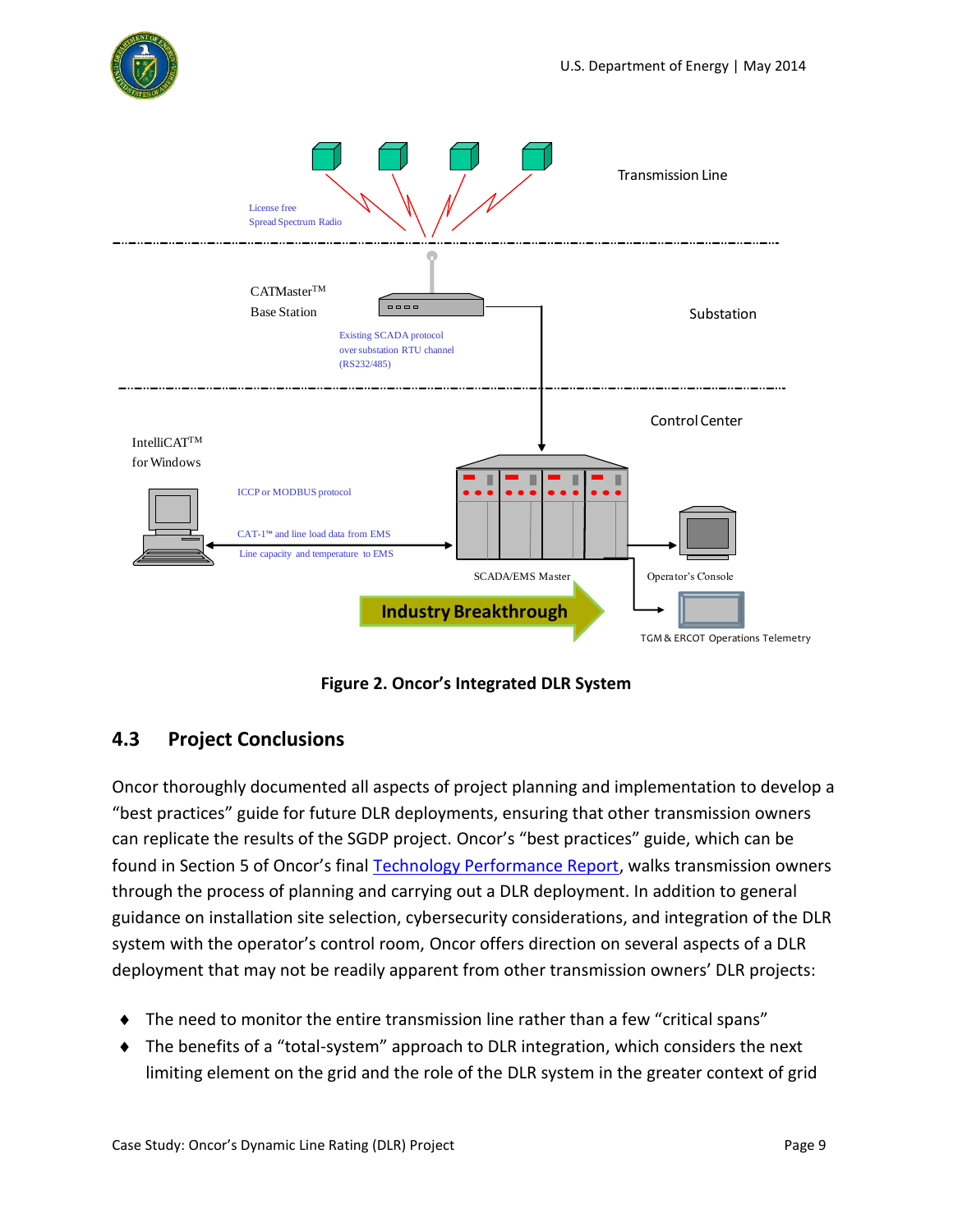

operations (i.e., maintains a safe operating range of the relay protection settings on the line)

- $\bullet$  The reality that, while a DLR system can increase ratings by as much as twofold on a line, the "usable" range of increased capacity is between a 5% and 30% above the static rating, depending on the probability that the increased capacity is available
- The superiority of utilizing dynamic ratings in real-time operations, which fully captures the technology's benefits in terms of increased WASA and improved grid reliability and flexibility, rather than in planning studies, which focus on the probability that a rating is available a certain percentage of the time

Overall, Oncor documented a high degree of commercial readiness and technological maturity for the DLR technologies it deployed. The project demonstrated that the technologies are highly reliable, flexible, and can be fully and automatically integrated with the transmission owner's and system operator's control systems. Oncor considers its SGDP project to be a complete success, and the project was recognized as one of two finalists in the Smart Grid category for the *POWERGRID International* Projects of the Year award.<sup>6</sup>

## **5. Future Plans Include Follow-on DLR Deployments**

Oncor is investing in additional DLR systems to address capacity needs elsewhere in its service territory. Oncor undertook a second DLR project, the West Texas DLR Project, in early 2013 to relieve congestion around Odessa, Texas. Oncor selected five lines, which are rated 69 kV and 138 kV, for DLR system installation. These lines were selected because they are often heavily loaded (approximately 70% of the static rating) and frequently experience congestion.

The implementation of this project was smooth and fast-paced. The West Texas DLR Project was initiated in January 2013 and became operational in June 2013, including full, real-time integration with ERCOT's economic dispatch tool. For this project, Oncor has continued using the CAT-1 System, based on its successes with the technology during its SGDP project. Additional lines for DLR deployment are under assessment, based on planning needs and congestion exposure during the rest of 2013 and beyond.

<sup>&</sup>lt;sup>6</sup> See *Electric Light & Power'*s article, <u>POWERGRID International names Projects of the Year finalists</u>.